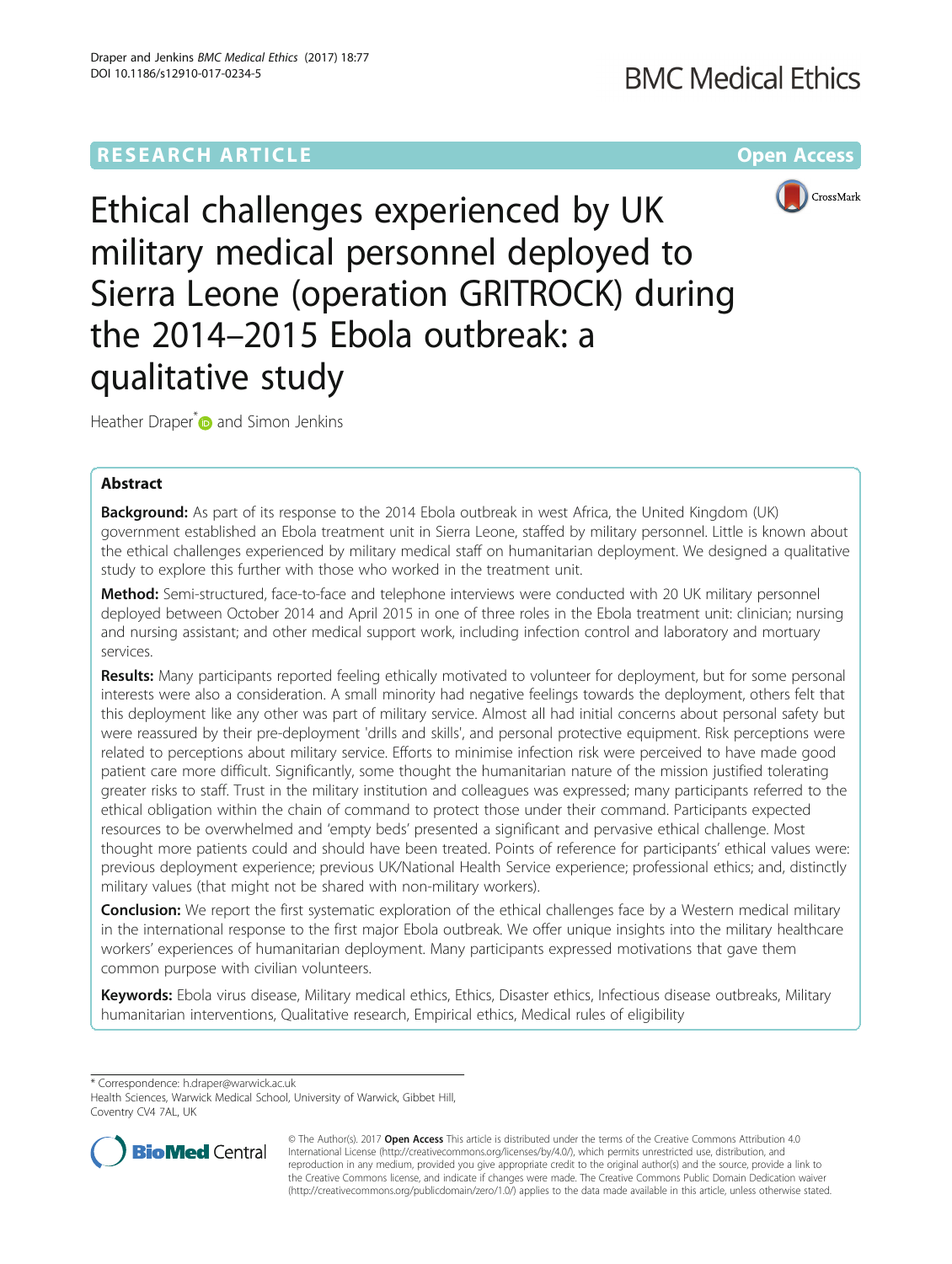### Background

In July 2014, the World Health Organisation (WHO) acknowledged the seriousness of the Ebola virus disease (EVD) outbreak in West Africa, and called on governments around the world to respond with humanitarian aid and to take action to contain the spread [\[1](#page-11-0)]. The United Kingdom (UK) government, through the Department for International Development (DFID), and working with Save the Children, deployed its military (Operation GRITROCK) to Sierra Leone in a variety of roles, one of which was to staff a small, well equipped Ebola treatment unit for international and local healthcare workers (and other EVD-infected foreign nationals), [[2\]](#page-11-0) co-located with a larger Ebola unit for the general population that would be staffed by a non-governmental organisation (NGO). Two parallel military medical infrastructures were deployed: one to provide general health services for military personnel (and other eligible persons) and the other specifically and only to treat EVD cases in the treatment unit. According to Bricknell et al., [[3\]](#page-11-0) the goal for the Ebola treatment unit was "to demonstrably deliver a level of care to infected healthcare workers and other entitled patients as close as safely practicable to that provided in Western national infectious disease containment facilities." The Medical Rules of Eligibility (MRoE),<sup>1</sup> "covered the international community deployed in support of the wider Ebola crisis, which included those facilities contracted by DFID and other international healthcare workers employed in ETCs [Ebola Treatment Centres]" and also gave the most senior Commander Medical "the discretion to accept admissions for Sierra Leonean healthcare workers" capacity permitting [[3\]](#page-11-0).

The original plan was for a single deployment to the treatment unit lasting 60 days. In the event, several different tranches were deployed between October 2014 and July 2015 [[3\]](#page-11-0).

Very little literature exists exploring the ethical challenges experienced by humanitarian workers [\[4](#page-11-0)–[6](#page-11-0)] and even less is known about the experiences of the medical military employed in an humanitarian capacity, though there is an established body of literature on military medical ethics in combat and peacekeeping scenarios [\[7](#page-11-0), [8](#page-11-0)]. Draper (HD), a civilian Professor of Bioethics, had been collaborating in various ways over for several years with the Royal Centre for Defence Medicine (Academia and Research) (RCDM) to improve understanding of, and training in, military medical ethics. After the withdrawal of British troops from Afghanistan, there were plans in place to design ethics training for potential humanitarian deployment as the UK military moved into contingency following the withdrawal. When the UK Ebola response was announced, it was recognised that this would be a unique opportunity to gain an understanding of the ethical challenges faced by a humanitarian military deployment. Accordingly, a joint application for funding was made to the Economic and Social Research Council and unprecedented access to participants for this study was facilitated by RCDM. It was also recognised that whilst the Ebola outbreak was an extreme scenario it had elements in common with other mass infectious disease outbreaks and other events (e.g. chemical or radiological contamination) where responding posed significant risks to medical personnel.

### Methods

The key objectives for this qualitative study were to identify and explore the ethical challenges the military personnel working in the Ebola treatment unit felt they had faced, and to understand how they responded to these with a view to improving preparation and training for future humanitarian deployments.

Participants were recruited by email between March and July 2015. Sampling was purposive to cover rolegroup and timing of deployment. Potential participants were identified (by a RCDM post-doctoral military nurse researcher with expertise in qualitative methods) by deployed role within three broad groups: clinical/doctor; nurse/nursing assistant; and medical support, including laboratory, infection control, personal protective equipment (PPE) monitors, and mortuary attendants etc. This enabled us to capture a wide range of experiences across medical and military hierarchies. All personnel deployed to the treatment unit, and having returned from deployment during the recruitment period, were included. The email, sent by the same military member of staff, contained an invitation letter from HD (the principal investigator), the participant information sheet and sample consent form. Recipients were asked to respond directly to HD if they were interested in participating. All participants were offered a face-to-face interview but some preferred to be interviewed by telephone. Consent was obtained and recorded immediately prior to the interview. No military record of those participating was kept (nor were the identities of any of those participating shared with military colleagues) and a reminder was therefore sent to all after two weeks, by the same military member of staff. The voluntary nature of participation was stressed and the rank of the military originator of the email was removed to avoid any perception of coercion.

20 semi-structured interviews were conducted in the UK March – August 2015 by a single investigator (HD), using a topic guide with open-ended questions from which the interviewee and interviewer were free to depart. The interviews were structured to cover three areas of experience: perceptions from the point of receiving deployment orders to the end of pre-deployment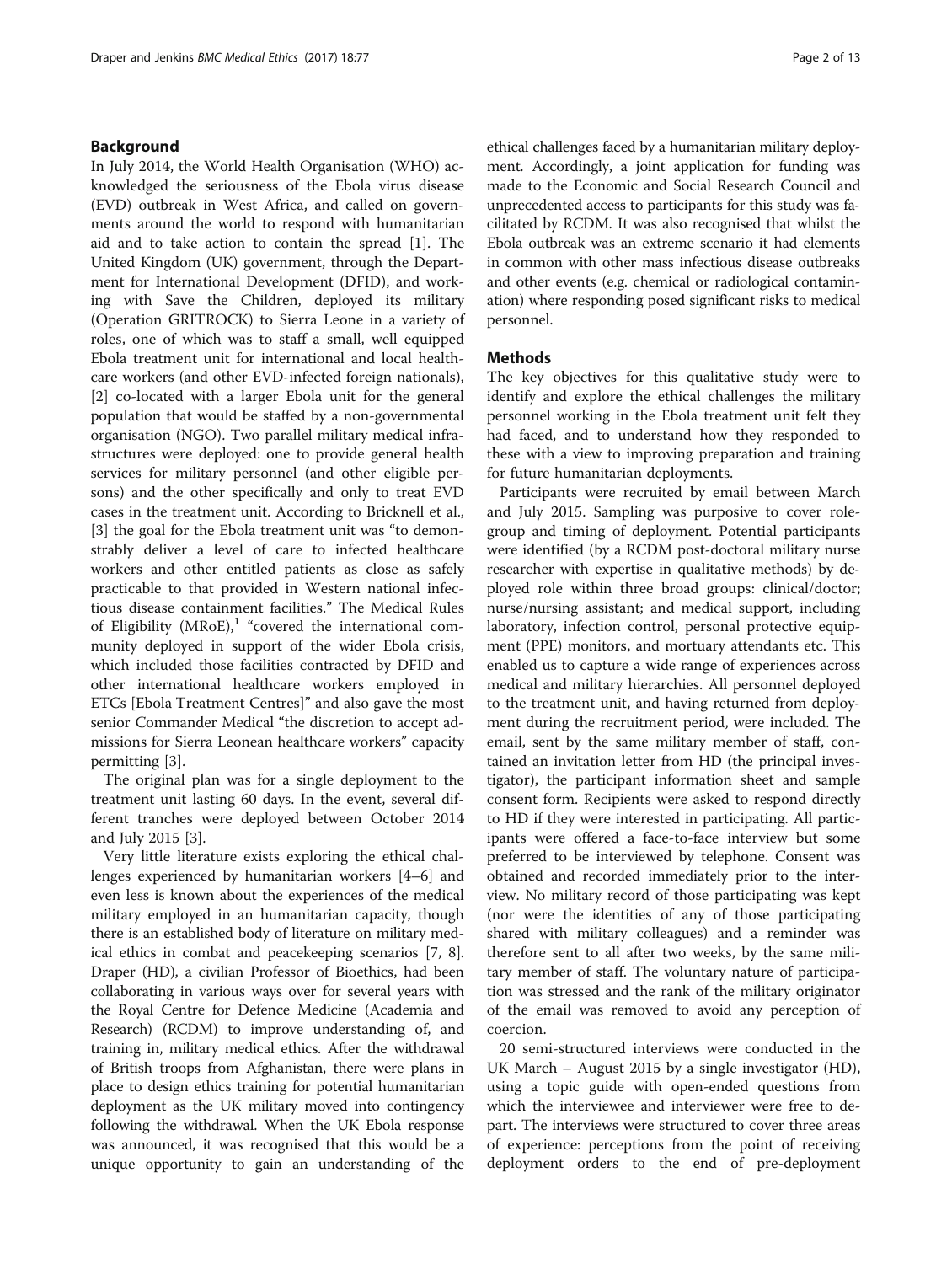training; perceptions whilst on deployment, including the identification of common or especially troubling ethical challenges; and, finally participants' reflections on their experience subsequent to their return. The interviews were audio-recorded and transcribed verbatim.

The interviews were coded independently by Jenkins (SJ) and HD. When both had completed coding nine interviews, they met to discuss the emerging codes and to compare coding on a single transcript, as a way of bolstering intercoder reliability [\[9](#page-11-0)]. A preliminary coding scheme was then developed. The coded transcriptions were checked against this and then the outstanding transcriptions were coded. A further meeting was held to discuss and agree the final coding scheme. This resulted in single data set, managed using NVivo software 'to facilitate an accurate and transparent data analysis process', [[10](#page-12-0)] with adjustments being made to the coding following discussion. After further discussion, the codes were grouped into categories that best reflected the patterns emerging from the data, and key overarching concepts were selected. These were then discussed with the project advisory group. The advisory group comprised one independent, senior academic specialist in disaster bioethics and also knowledgeable about the research methods used (Professor Lisa Schwartz, McMaster University, Canada), the then Medical Director of RCDM (Brigadier Timothy Hodgetts) and an experienced Deployed Medical Director (Colonel Jeremy Hemmings) who chaired the meetings.

This thematic analysis mapped many of the stages of the process described by Braun and Clarke [\[11\]](#page-12-0). Given the dearth of literature on these ethical issues, we took a largely conventional approach to content analysis [[11](#page-12-0)] using the data to draw conclusions about themes in the participants' thinking but not trying to construct a unified overarching theory to explain these as per a grounded theory approach [\[12\]](#page-12-0). The results were presented to selective participants for member validation.

### Results

The numbers of participants, reported by rolegroup and period of deployment, and interview length, are shown in Table 1. Face to face interviews tended to

be longer than telephone interviews, though the shortest interview was one conducted face-to-face.

From this rich data set, this paper reports on the broader ethical challenges that the participants experienced. Our findings are illustrated with selected quotations that reflect typical responses and the range of participants within each of the three broad groups. To protect participants' identity, given the relatively small population size, we have not included rank or role using instead a simple numbering system (P1, P2 etc.). To avoid repetition, asterisks (\* \*\* \*\*\* etc.) are used to identify particular quotations and participants that are referred to again later.

### Attitudes to and motivations for deploying

Many participants regarded themselves as having volunteered for deployment. Indeed, some participants reported making strenuous efforts to go. This may have been a misperception given that, as one participant explained: "It's not done as 'Are you willing to go because if you are not you don't have to' ...[it's] only used in order to prioritise people...so the idea of volunteering...it's a bit of a misnomer." (P17) Nonetheless, for these participants, the decision to volunteer was an ethical one. The majority felt compelled to respond to the unfolding humanitarian crisis and human suffering it was generating. Some cited having the skills/ability to make a difference as a motivation and one participant reported feeling a personal affiliation with the African people.

...it was very clear that there was a, a desperate humanitarian crisis going on and so there was a desperate need. (P12).

I was watching this suffering on the TV… I'd watched the TV and think, 'I'm a nurse, an experienced nurse,' and I, I, I sort of knew in my heart. I ... really wanted to do something. I knew I had the skills, as it were, to alleviate suffering. (P7).

A significant minority sought to deploy primarily as a career opportunity, sometimes related to their medical speciality or command/rank ambitions, or they simply welcomed the opportunity to deploy.

Table 1 Participant characteristics and interview length

| <b>Table 1</b> Participant characteristics and interview length |              |               |                 |                 |              |
|-----------------------------------------------------------------|--------------|---------------|-----------------|-----------------|--------------|
| Deployed role                                                   | Doctors      | Nursing       | Other           |                 |              |
| Total 20                                                        |              | 6             |                 |                 |              |
| Deployed                                                        | Oct-Dec 2014 | Dec- Mar 2015 | April-July 2015 | n/a             |              |
|                                                                 |              | 11            |                 |                 |              |
| Interviews                                                      | Shortest     | Longest       | Mean            | 45-75 min       | Face-to-face |
|                                                                 | 31 mins      | 208 mins      | 80 mins         | 10 <sup>°</sup> |              |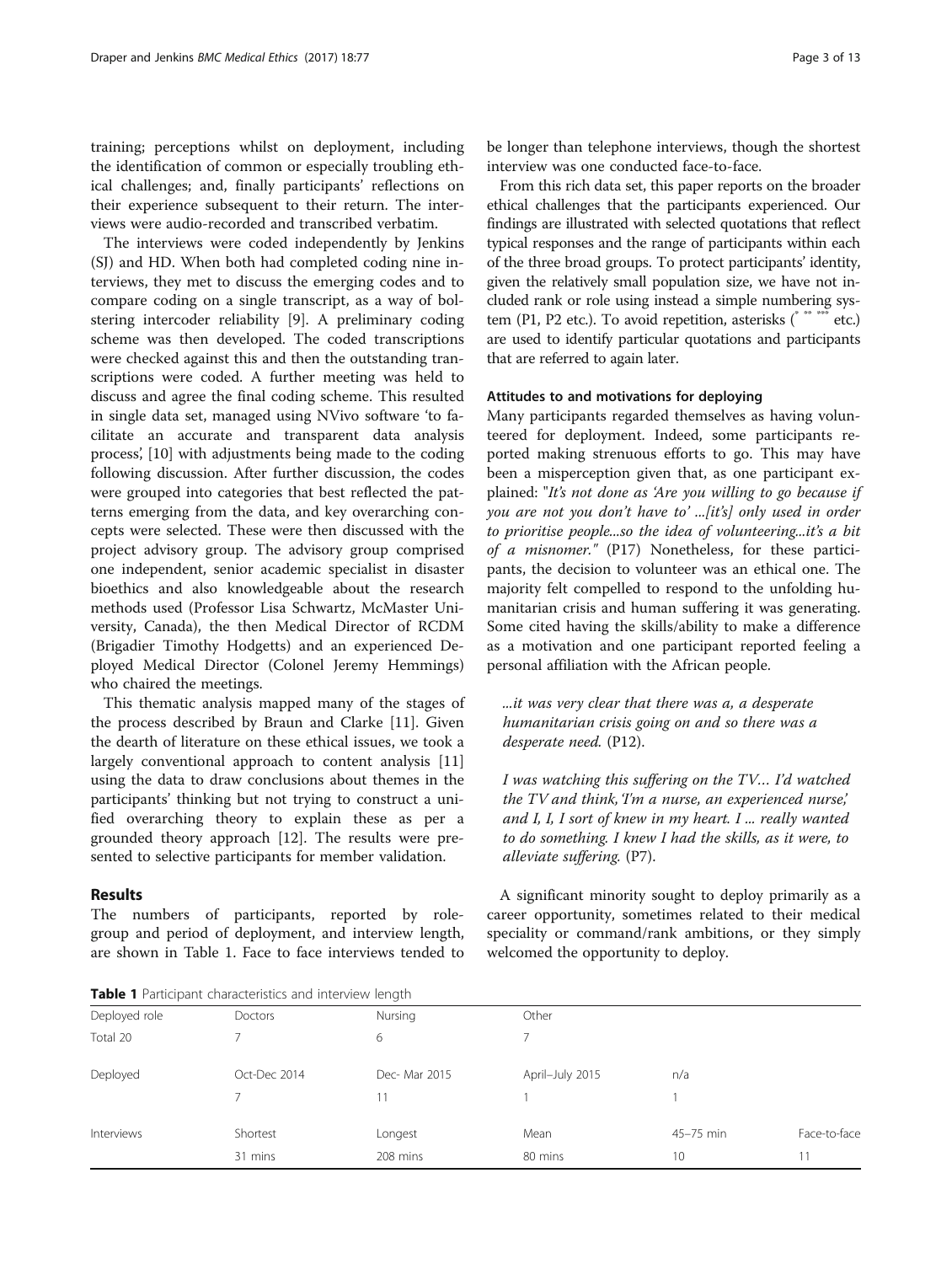I was immediately interested ... but only in a role that is relevant to my rank, because what I didn't want to be doing was taking time out from work or from my reservist role if I felt that it was ... a role that wasn't also going to career develop me and professionally develop me... I was desperately keen to go but I wanted to make it the best opportunity possible ... and which will then translate to skills that I bring back into my workplace. (P12).

Rarely did participants provide a single motivation and most cited a combination of the above reasons (as P12 above). Of those who did not report actively seeking to deploy, most reported feeling sanguine about the prospect, regarding deployment as part of military life; others were part of a high readiness unit and were therefore already on notice to deploy. A small minority reported being very negative about the prospect, feeling that this type of mission was not what they signed up for when they joined the military.

I wasn't given the order to go, but I am in the military and that's what's expected of me. (P11).

...as a military or army medic we all joined up to maintain the fighting strength of the British Army and this just wasn't anything to do with that.  $(P5^*)$ .

This view is in contrast to those who reported joining the military to do humanitarian work and/or being disappointed by how few opportunities had arisen to do so.

I thought I was joining up to travel round the world and to save people...I've done nearly eighteen years now and this is the first humanitarian work I've done...when I was joining up I thought we would be doing a lot more disaster relief kind of work. (P19).

Only a very few participants made no reference to concerns about the personal risks involved, most expressed at least initial concerns. All of the participants expressed confidence in the PPE training they had received and found this reassuring. Some referred explicitly to having trust in the military to look after them, and one reservist reported that whilst they had volunteered to deploy with the military they would not have gone as a National Health Service (NHS) volunteer.

Sheer terror because I thought it was operation certain death. (P5).

...it would always be one of those things that would happen – which would be human error rather than actually anything you hadn't done yourself to

prevent...we were taught very much to be very sensible...not to take any risks and to practice our drills...But there are obviously occasions that are completely out of your hands, when dealing with patients that are confused or agitated... (P21).

I wasn't really worried about catching Ebola because I did have a lot of trust in training we had and I felt confident that as long as I stuck to my 'drills and skills' and we looked after each other, we'd be fine. (P13\*\*\*).

### Perceptions of 'the mission' and concerns for personal safety

The participants provided a uniform account of the mission, namely that they were deploying to provide high quality care to EVD-infected healthcare workers so as to bolster confidence internationally (other countries would send medical teams to help) and locally (healthcare professionals would continue working knowing they would get treated if they became infected); some also made reference to containing the spread of EVD.

Well all the civilian healthcare people out there, they are basically like 'If the army aren't there, then we're not going to be here'. So if the army aren't there then the healthcare professionals won't be there, so then no one will get treated...and then it's just going to be...a massive pandemic of Ebola...it's just going to go global. (P16).

Their perception of the mission, however, varied. Some participants believed that they were embarked on a fundamentally humanitarian mission whilst others regarded it as a non-combat contingency mission. Participants often suggested that that there was an overriding desire from the top of the chain of command to minimise the risk that personnel would be infected.

Whereas the army certainly has not done a humanitarian mission like this before I don't think and has not done much in the way of humanitarian, medical humanitarian stuff for a long time. (P1).

...it was more interesting because it was something so different and we hadn't done a contingency op before so that made it a bit more interesting but generally not more important I don't think than previous deployments. (P15).

...people senior to us were terrified of military personnel contracting Ebola or dying out in Africa or over-stretching resources back in the UK. (P5).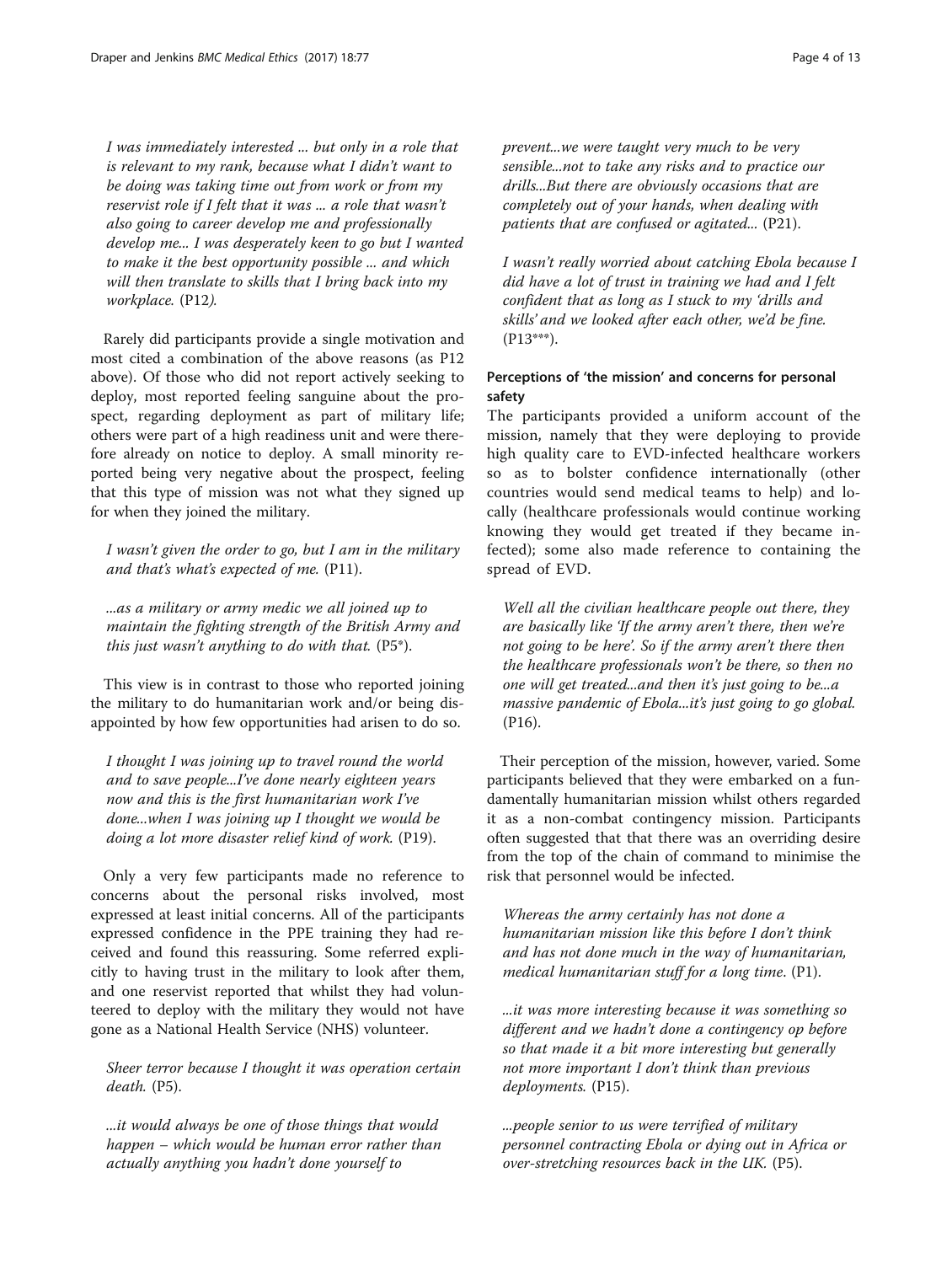Participants' understanding of the nature of the mission, however, affected their views on how minimal risk should be conceived. Successfully delivering the mission and minimising risk was experienced as a significant ethical challenge. The participants' perceptions about risk helped to inform our understanding of why this was, as we shall now explain.

No participants seemed inherently risk-adverse, and several stated explicitly that risk-taking is part and parcel of what the military do.

...if you join the Army you are expecting to get sent into risky places and the, the whole purpose of the Army is so that we can take that risk and so that the UK can remain safe. I mean that's the whole point about having an army at all is, is for the promotion of the safety of home. So, I personally don't think that anyone who was deploying should have felt that their safety was above that of... the population back at home. (P17\*\*).

Equally, a minority felt that they had not 'signed up for' these particular risks, suggesting that risk-perception was related closely to their understanding of the justification for risk-taking (see P5\* above). Some thought that the risk from EVD was a different sort of risk to that normally taken without necessarily suggesting that it was therefore a greater risk. Reference was made to infection being a risk that could not be seen, unlike normal combat risks.

Ebola is an unseen killer. You can't see it and of course what we're used to in a trauma-type environment is, is things which are very visible. So the fact that it is...it is invisible it's scary. You know there's no, there's no doubt about it, it's scary. (P12).

This observation was probed in later interviews because it was not obvious that normal military risks are clearly visible; snipers, landmines and improvised explosive devices (IEDs), for instance, are most effective when their position has not been detected. Moreover, larger medical units are generally located at a relatively safe distance from combat operations. Accordingly, it seemed to us that combat duties may also entail an element of ever-present but unseen danger. Probing brought some clarity to the concerns being expressed. The sense that the risk was invisible was heightened because one might be infected for several days before realising it. Bullets and explosives leave obvious injuries that can then be responded to; the gravity or otherwise of these is more immediately clear, and the treatment pathways more familiar.

one of the guys said, that he thought it was much worse than being on patrol; not because it was actually more dangerous but that if he was on patrol and he stepped on a landmine, he knew about it, whereas, if he caught Ebola, he wouldn't know about it till the week later, which was – which a lot of us found a very disturbing concept, once we started thinking about that... it's almost better to be harmed in a way that you're aware of immediately than to have something in your body that's harming you and you don't know, you're either harmed or you're not harmed ... when you're on the ground. ... we had exposures to Ebola, there were a lot of people who found that very difficult; the idea of, 'I might actually have caught this yesterday and I just don't know it yet' ...a lot of people said they found that very uncomfortable; the not knowing if they'd already made the mistake. (P18).

Some participants who regarded the mission as primarily a humanitarian one felt the scale of the outbreak justified a higher risk threshold. Other participants also felt that the risk-aversion governing the mission ran counter to the general willingness to expose military personnel to risk in combat operations.

Our mission wasn't to go there and not get infected, our mission was to go there and have a safe ETU [Ebola treatment unit] to treat healthcare workers and we've done that and if the mission is important enough to have to acknowledge some risk there and people think, if they think you can eliminate risk in looking after people with Ebola down there, it's impossible and you can't and you will always have a human factor or a human error as how someone will get infected and that's a disaster but if you believe in the overall mission, which I do, then I think it's justified. (P2).

We are always quoted a figure of risk when we deploy. But you know people have deployed for the last ten years, into areas where they are risking their lives, and we are medics, we are doctors. What's the difference? We are all in the same organisation and it's a risk. (P21).

Some staff with specialist knowledge in infectious disease or managing contamination thought the risks of becoming infected whilst wearing PPE were over-stated. As we have already noted, generally staff felt confident that they were fairly safe if they followed their training.

I must admit I wasn't as nervous about this deployment because I think I'd managed to put the disease into perspective before I'd even got there and sort of said statistically it's actually quite low risk so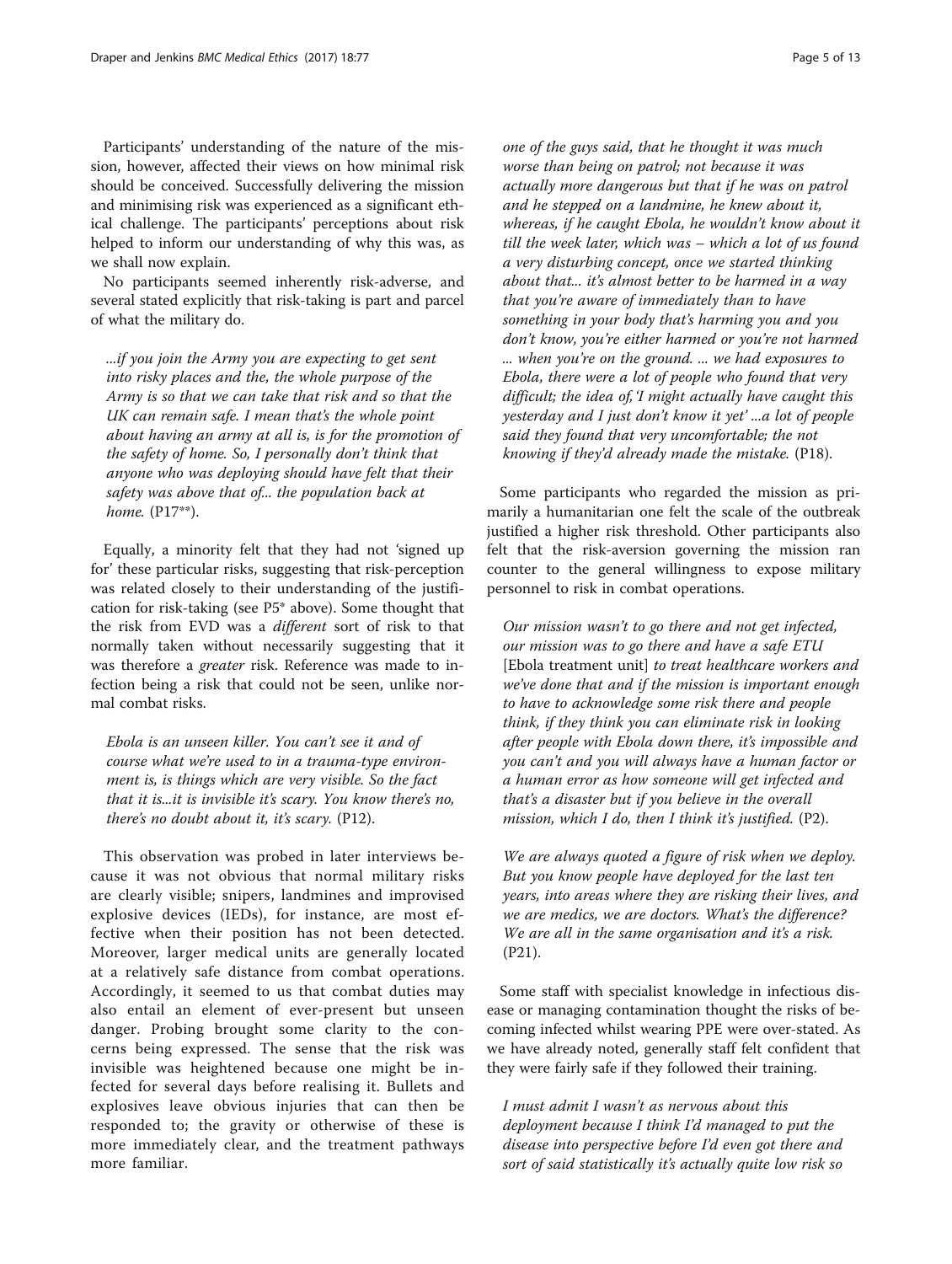<span id="page-5-0"></span>long as you are sensible in those key moments when you might be dealing with a patient. (P10).

Several mentioned the 'body-mapping'<sup>2</sup> exercise [[13](#page-12-0)] during training and had found this very reassuring. Participants who deployed during the period when, in rapid succession, one colleague was confirmed to be EVD positive and two others experienced needlestick injuries, felt that concerns about risk had been heightened as a result.

I think that people were just wary about going into the facility then [after the needle sticks and infection] they didn't really think...I think people were just a bit scared then. (P16).

All participants thought that their own safety should be a priority, and many found it reassuring that the mission was conducted according to this principle. Views differed, however, on how this should be operationalised. Some cited a target of 0% or 1% infection for mission success, which they understood had been politically motivated. Those who cited this figure tended to think it was meaningless or unrealistic. Those who were responsible for the safety of others (team leaders, for instance) reported operationalising their own judgements about what was risky. Some participants felt that acceptable risk was a subjective matter that was down to each individual to decide at the time.

...my priority was keeping my people safe...I would not send my people into the facility unless there was a good reason for them to go. (P14).

I think that people, even in a military system, people do need to be able to opt out of a scenario where there is a 1 % risk of getting infected with a life-threatening disease...ultimately if someone doesn't want to be there...they will find a way to go sick or they won't do their job very well so I would rather not have someone there who did not want to be there. (P3).

Some, however, reported having had to deal with colleagues who they thought were unduly risk averse.

I would have described [colleague] as making some fairly risk-averse – surprisingly risk-averse decisions in some cases and then not in others. (P17).

One also reported the need to rein in those who regarded undertaking invasive procedures in the red zone as a "badge of honour" (P18).

The management of risk was widely regarded as requiring compromises to be made in how patients were cared for and in particular how they were nursed.

...our priority was staff health and patient health and safety but there was an element of risk aversion that made it difficult for the practitioners to feel that they were contributing fully and I can understand why that was because Ebola is a killer so you don't want people to have too much freedom (P9).

The participants reported that risk management presented a significant ethical challenge, and the need to balance risk to self with patient care is reflected in some of the specific ethical issues that participants discussed (Table 2).

### Reactions to 'empty beds'

The most commonly reported ethical challenge was whether the unit should have treated more patients.

### Table 2 Perceived ethical challenges reported

- 'Volunteering' for deployment
- Number of patients being treated/empty beds
- Kinds of patients being treated who should be regarded as a healthcare worker
- Specific types of care for the patient where balancing risks to self against providing care were especially acute. Examples included:
	- Use of the bowel management system
	- Treatment of agitated patients
	- Time spent in the red zone
	- Comforting dying patients
- End of life care and decisions
- Managing and responding to differences in risk perception, between staff, over time and in response to critical incidents
- Discharging of vulnerable patients
- Request to give convalescent blood
- Use of [the only] ventilator in the 'red zone'
- Separation of infected healthcare professionals from their infected
- children (this treatment unit did not admit children)
- Management and disposal of bodies
- Use of cameras to monitor patients/staff
- Maintaining staff morale
- Evacuation decisions and differences in the kinds of patients who were evacuated
- Using novel equipment
- Transporting stage 3 patients over great distances
- Uncertainty how best to treat patients (because optimal treatment for EVD unclear)
- 'Decompression' on return
- Implementing decisions from above, the rationale for which was not clear
- Sharing of resources and facilities with NGOs
- Not being able to use/keep up skills whilst on deployment
- Persuading patients not take their own discharge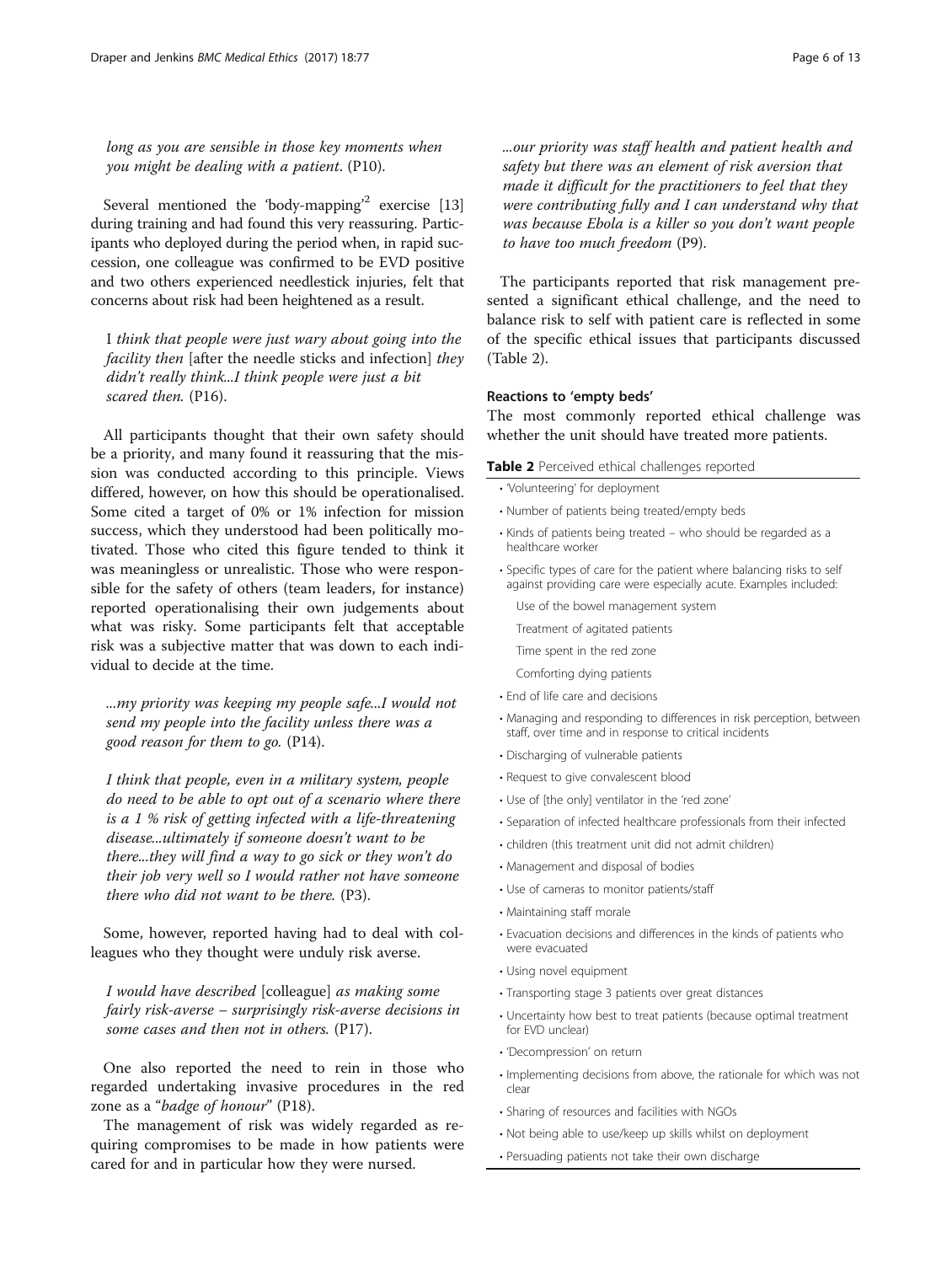Our participants reported that the treatment unit was consistently running under capacity: "the facility was never full, it never got beyond 50% capacity and yet there were clear groups of people it wouldn't take". (P10). Many regarded this as a significant ethical challenge because the facilities, expertise and resources were standing idle in a sea of need.

There we were sat in the best treatment facility in the whole of Africa, fantastic equipment and staff...products that were expiring each week and getting thrown away...sat there in a facility that I think only had about four patients in it at the time... a complete catastrophe going on all around us ...and people really struggled with that. (P3).

The biggest challenge was the justice component...because we had so much we could offer but we were treating hardly any patients and that didn't sit very well with any of us because working in a place where there is lots and lots of suffering and disease and death and things and knowing that we could help but we're not allowed to, that was awful. (P5).

A minority disagreed with efforts to increase the number of patients admitted.

Some of the staff got a bit anti for that because 'Hang on a minute, why are we putting ourselves at risk you go and look after someone who's not even on our profile list?'. (P6).

One participant took the view that although the resources deployed seemed excessive given the number of patients treated, they may not have been disproportionate to the resources used to care for Ebola patients back in the UK. This realisation enabled the participant to take pride in what was achieved.

...deep down as a doctor you always want...to see as many patients as possible, and help as many patients as possible, and treat as many patients as possible. I didn't really have that choice because I was deploying on a military operation...The Royal Free is an example of – some of the physicians at the Royal Free were dealing with tiny numbers of [Ebola] patients, with huge numbers of healthcare workers involved in the care of one patient. [If you take this on board] then you don't feel guilty but feel proud of the work that you've actually managed to do in your specific role. (P21).

Most participants were able to articulate some version of both sides of the argument, but participants in favour of greater bed occupancy tended to be those who regarded themselves to be on a humanitarian mission. Views also reflected perceptions of risk outlined above. Strong feelings may have been exacerbated by the fact that the opposite problem had been anticipated, namely that the unit would be overwhelmed.

...we kind of expected to be a bit more overwhelmed with patients, we would have perhaps to be choosing between who we had beds for and who we didn't have beds for similar to a lot of other operations where you have your eligibility criteria (P15).

The medical staff in particular tended to think that the integrity and spirit of the mission would have been preserved by loosening the MRoE or making greater use of the commanding officer's discretion to accept patients outside the MRoE: "…maybe they weren't briefed about how restrictive the medical rules of eligibility were ... even if we were asking for patients of Ebola, we couldn't get them in because [of the MRoE]" (P19). Many participants were conscious that staff safety would be better preserved running at a consistent capacity since this avoided skill fade.

...for maintaining safety of the staff it is better to have a continual level of work than it is to surge up and down with small numbers of cases...(P2).

The feeling of being under-utilized, which was frequently associated with the MRoE, often prompted participants to comment that Operation GRITROCK was highly politicised. Many participants expressed a belief that decisions about matters of detail, including in relation to medical management, were being taken at a very high (some thought ministerial and even prime ministerial) level.

...it was a very political deployment....in the sense that there was an awful lot of scrutiny from on high...we were having regular briefings from Cobra [Cabinet Office briefing room  $A^3]$ ...there was an awful lot of scrutiny from Number 10 [Downing Street], it was the run up to the election... (P10).

This was experienced as unprecedented and unwelcome interference particularly for clinicians used to exercising clinical judgement fairly autonomously. It is possible that this was the result of our participants' perception that Operation GRITROCK was essentially a medical operation whereas military healthcare personnel normally deploy to support combat missions, meaning that clinicians are more insulated from higher-level political preoccupations. Whatever the cause, the effect was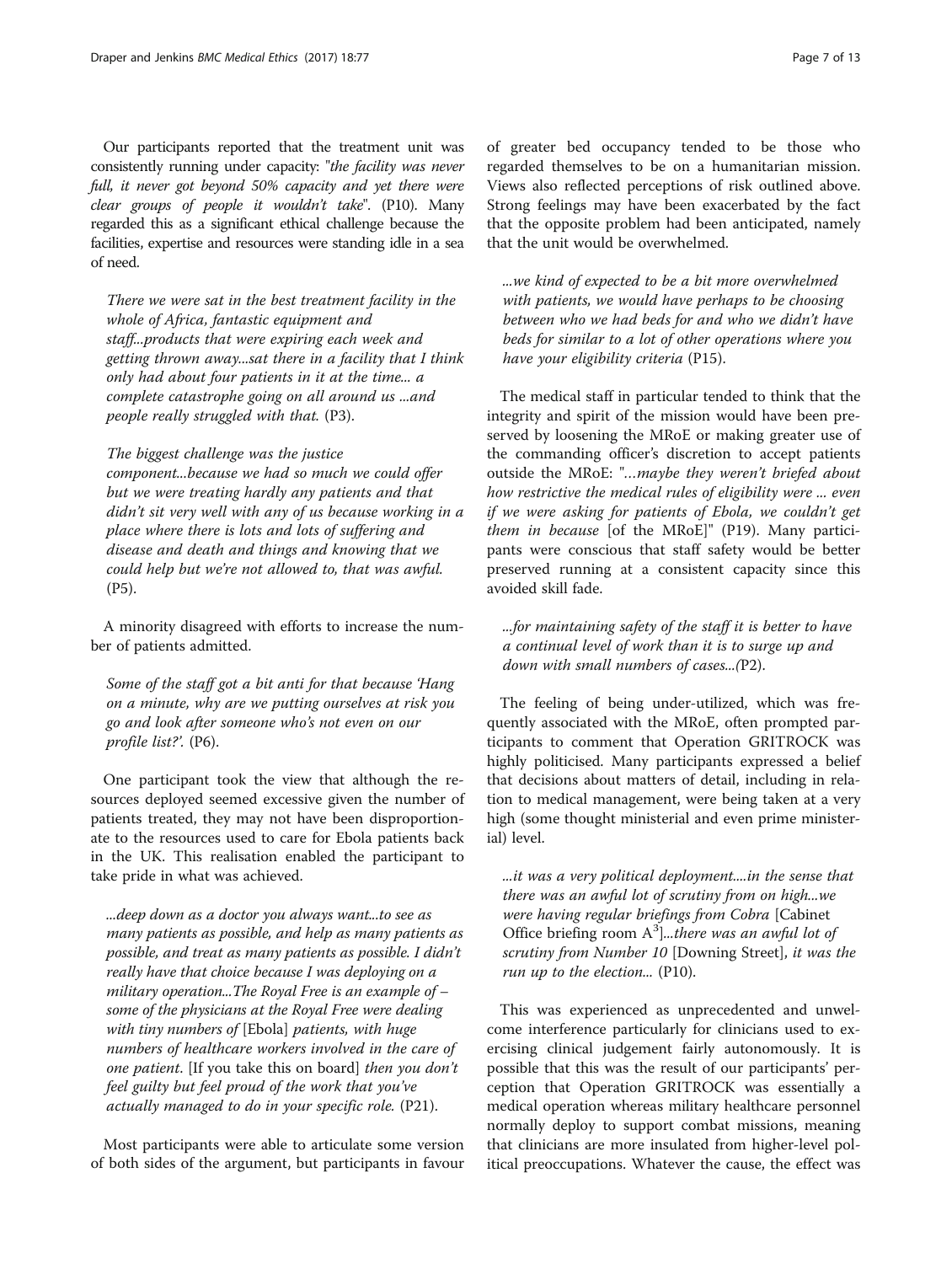that some participants in all groups were left with the impression that those on the ground were unable to take responsibility for, or justify, the decisions being made, leaving them to implement decisions that, as far as they were concerned, did not make sense in the context of their understanding of the mission. This was also a source of perceived ethical tension.

I mean we are in the armed forces, it is not a democracy you know. If someone just is honest and says: 'no this decision has been made end of, just put up with it', then although we might not be happy with it, we will put up with it because we know that's the organisation. But to obfuscate because someone had made a decision that people may be ethically unhappy with but they are not willing to say, 'yes, I have made that decision and I am going to stand by it, is something that was very frustrating, we didn't know at what stage those decisions were really being made or enforced. (P4).

### Points of reference for participants' values

A shared understanding of what was meant by an ethical challenge was established either during the interview or immediately before it commenced. We took as our working definition that adopted by Schwartz et al.: 'situations where either the HCPs [health care professionals] knew what they felt was the right thing to do but were somehow prevented from enacting it, or where "doing the right thing" also caused harm' [\[4](#page-11-0)].

Their values and norms manifested themselves in either how participants perceived ethical challenges to have arisen – where they felt unable to act in accordance with their values – or in how they perceived and addressed the specific ethical challenges (see Table [2](#page-5-0) above) they faced. Only a few participants used terms (the technical language of ethics) that spoke directly to specific ethical principles or values.

Our participants' understanding of what 'the right thing' was tended to be informed by values and norms derived from a combination of:

### i. Previous deployment experience

For most (but not all) participants this was combat experience. Previous deployment experience was influential in shaping expectations and norms with regard to the application of MRoE and risk perception (see previous section on risk) but was also referred to in relation to specific issues such as the dignified handling of human remains.

I have worked in resource limited settings before and certainly in Afghanistan… we had at least two patients who would have been dialysed if they'd been in the UK and who died because we did not have any dialysis available. So I am used … to dealing with that and the concept that you can't give people care that you don't have available. (P1).

Previously on tours in Afghanistan that I'd done, the bodies were handled with a lot of dignity afterwards. (P22).

The bodies of those who die from EVD are highly contagious. This meant that the usual rituals around death (both for staff and in terms of the local culture) could not be observed. The loss of these rituals added to the discomfort of staff.

Deviations from previous experience created uncertainties that, where unresolved, generated what our participants perceived as ethical challenges.

I am not naive enough to think that at an operational level you truly understanding the wider picture but if you are...on the front line implementing the decisions that are made higher up...I did enforce them [MRoE] the year before when I was in ... Afghanistan...and that was a very difficult decision to make...but I never had so many struggles with what I felt was unethical. (P2).

### ii. NHS/UK experience

Similarities with familiar practices were a source of reassurance and dissimilarities prompted reflection if not discomfort.

Because deep down inside you know that you should be, you know, there's this patient does he need a bowel management system? Well actually no he wouldn't do if he was back in the UK because you wouldn't do it because it benefits us 'cause we have to go in and change him all the time. (P13).

There was an understanding that we'd prioritise the military side first but...I see a child of say seven years old from the Save the Children side, in my mind, I prioritise, just like the NHS, I prioritise the child. (P19).

Another example was the rationale P21 recalled above that "the Royal Free were dealing with tiny numbers of [Ebola] patients, with huge numbers of healthcare workers involved in the care of one patient." This perceived similarity with the situation in the treatment unit enabled that participant to feel pride in what was achieved.

### iii. Professional values

Professional values were a clear source of guidance as one might expect but also create the 'dual obligation'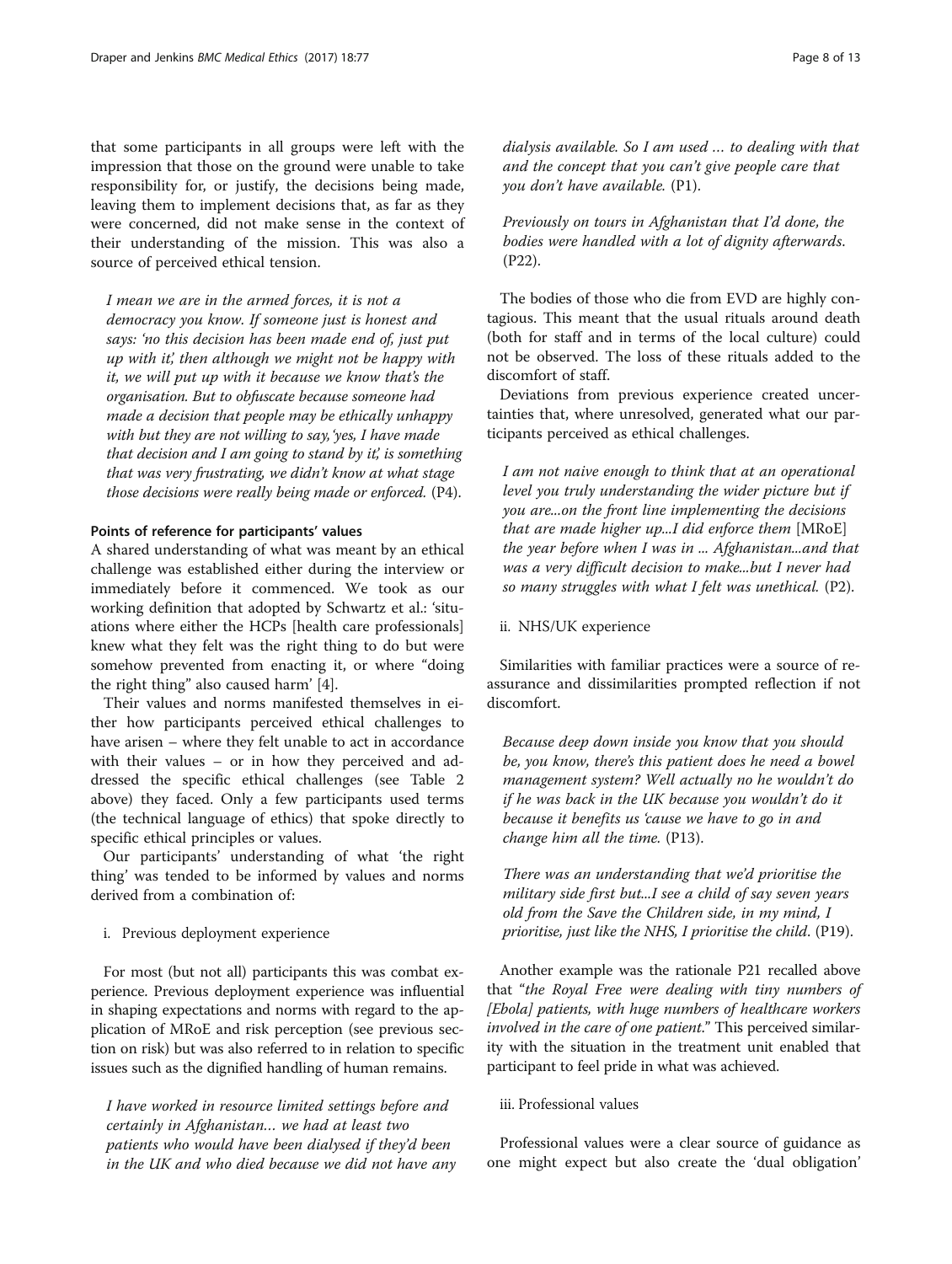problem. This participant, for instance, thought that adherence to professional values was more important than following orders, and indeed may be a measure of the legality of orders.

You've kind of got two sets of rules for want of a better word that you kind of have to abide by...I have my Code of Conduct, the NMC [Nursing and Midwifery Council] Code of Conduct. I would like to think that if I was asked to do anything militarily that came into conflict with that NMC code I would be able to stand up and say 'No' and that you could then put that down to erm an unlawful order that's been given you. (P11).

### iv. Military values

Unsurprisingly, our data suggest that our participants were highly conscious of being military personnel. References to values, including military values, were often not explicitly expressed or identified but can be inferred from the sentiments being expressed by the participants. A summary of UK military values can be found in Table 3.

Some participants expressed trust in, or at least acceptance of, the chain of command, although for others Operation GRITROCK undermined this trust. A sense of obligation within the chain of command resulted in paternalistic benevolence to those under one's command, such as bolstering troop morale and serving their interests (and this may at least partly account for the trust in the chain of command).

As their boss, it's my job to look after them and keep them safe...in my previous roles, I've always taken my responsibility to looking after my soldiers very

Table 3 UK military values

The three services that comprise the UK military, The Royal Air Force, the Royal Navy and the Army, articulate their own values and ethos. In summary, they are as follows:

Royal Air Force's 'Core values and standards' [[14\]](#page-12-0) are:

Respect - Mutual and Self Respect

Integrity - Moral Courage - Honesty - Responsibility - Justice Service – Physical Courage – Loyalty – Commitment – Teamwork Excellence – Personal Excellence – Discipline – Pride

Royal Navy's 'Core Values' [[15\]](#page-12-0) are: commitment, courage, discipline, respect for others, integrity, loyalty

The Army's 'Values and Standards' [[16\]](#page-12-0) are: loyalty, integrity, courage, discipline, respect for others and selfless commitment

The Royal Marines (part of the Royal Navy) has its own distinctive ethos and values. [[17](#page-12-0)] The Royal Marines ethos is made up of the individual 'Commando Spirit' (courage, determination, unselfishness, and cheerfulness in the face of adversity) and the collective 'Group Values' of courage, unity, determination, adaptability, unselfishness, humility, cheerfulness, professional standards, fortitude and commando humour.

seriously...I will always refer to my personnel as soldiers; I think of myself as a soldier...It does make me fiercely protective of my soldiers...where the risk and the danger was so real...it directly affected us it just makes my fiercely protective of my people. (P14).

Participants generally demonstrated a willing, but not blind, adherence to 'the mission'. As we have seen in relation to motivation and risk perception the nature of the mission was itself a yardstick against which to measure the right response to situations. Some participants, like P17\*\* above ('we can take that risk and so that the UK can remain safe'), clearly expressed the view that being in the military meant being in service to, and taking risks on behalf of, the nation. As we have seen already, again in relation to risk, (for instance, P13\*\*\* above: "I felt confident that as long as I stuck to my 'drills and skills' and we looked after each other, we'd be fine") there was also a strong identification with a team or unit. In this respect, the 'self' was regarded as part of, important to, and protected by the collective or team.

you can't do rushing in... you can't do anything more than you can do. You take it slowly because...accidents to our own staff then compromise even more people because then you've got a situation where you've gotta send another team in to get them out. (P12).

Although many regarded the mission as humanitarian, participants did not refer specifically to the humanitarian codes of conduct such as those advocated by Sphere [[18](#page-12-0)] or the International Committee of the Red Cross [[19](#page-12-0), [20\]](#page-12-0); though the United Nations Office for the Coordination of Humanitarian Affairs (UNOCHA) humanitarian principles [[21](#page-12-0)] are listed in relevant doctrine (the 3rd edition, most current edition of which was published December 2016 but the principles are also listed in the 2nd edition published 2012) [\[22\]](#page-12-0). These do, however, have much in common with e.g. professional values. One participant seemed, however, to have some familiarity with the humanitarian principles and had come to question whether the military should have a role in humanitarian missions as a result.

When we do a purely military operation, you know, I believe our role is to look after our service men, as military doctors to look after them...someone said to me recently 'well couldn't we shape the military to be more of a humanitarian response?' and after GRITROCK I think we shouldn't; I don't think we have much of a role to play in humanitarian response because of the lack of adhering to kind of basic humanitarian principles – independence, humanity etc... (P2).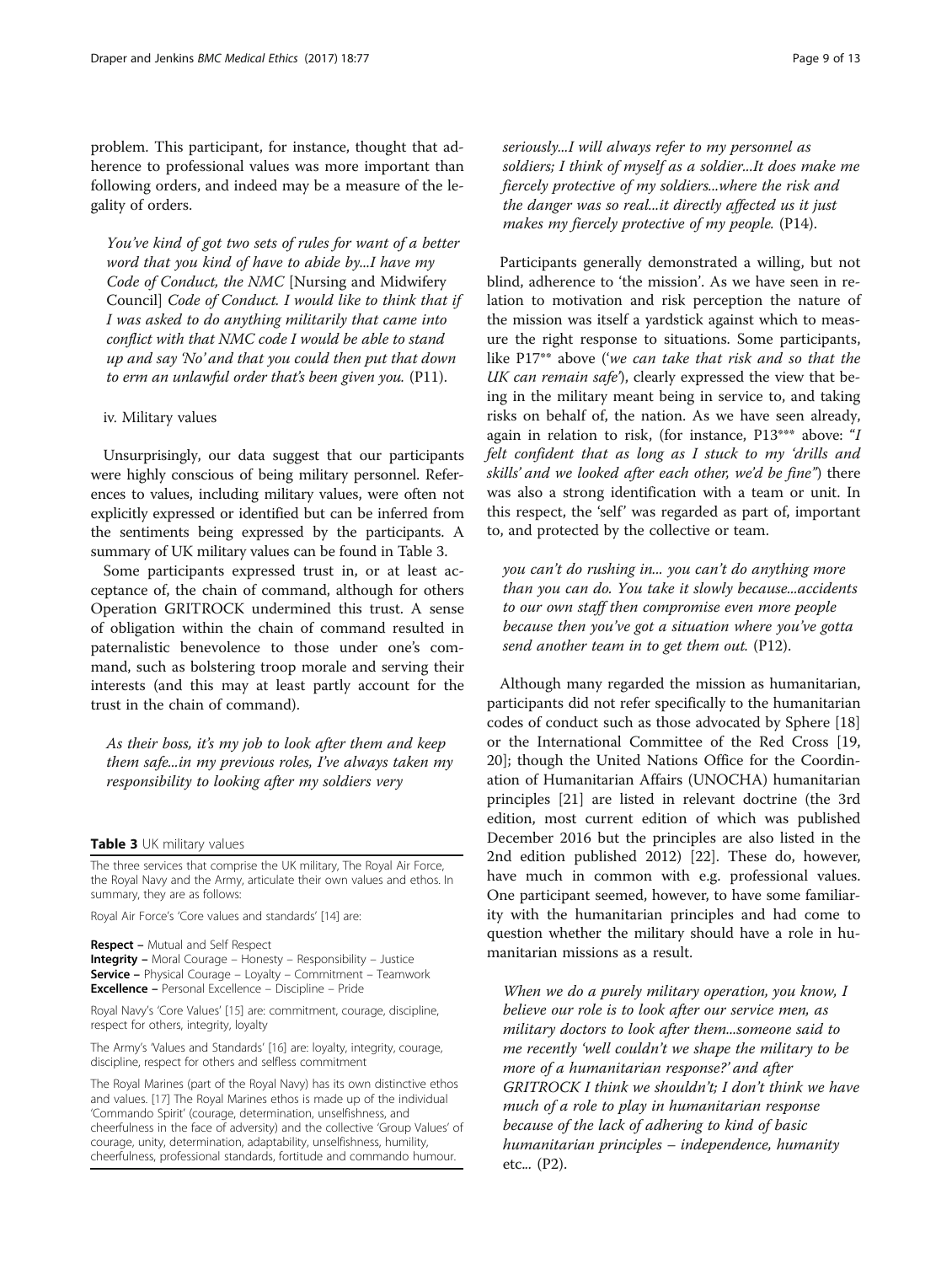### **Discussion**

Perceptions about volunteering were prevalent in both reservists and regulars, even though it is only reservists who have any, albeit limited, control over the timing of their mobilisation [\[23\]](#page-12-0). It is possible that the sense of being a volunteer arose because traditional high readiness units are trauma-centred and different skills are needed to tackle an infectious disease outbreak. Accordingly, many of those who initially deployed with the high readiness unit were infectious diseases/infection control specialists or others perceived to have skills in relation to general nursing, palliation or achieving difficult venous access, and who were not 'scheduled' to deploy or part of the high readiness unit at the time. Many of our participants actively sought or welcomed deployment but it is not obvious how much weight would have been given to reluctance had it been expressed and if no replacement was available. Nonetheless, our data suggests that the moral motivations expressed by our participants, which align more with NGO workers than has sometimes been suggested, [[24\]](#page-12-0) should be acknowledged. Given that some humanitarian disasters are a direct result of armed conflict, the strong pull felt by some of our participants to undertake humanitarian work may seem at odds with the decision to join the military. This may be the result of historical recruitment campaigns that appeared to emphasise humanitarian action, [[25](#page-12-0)] even though – in the experience of our participants, at least – it has not been a core activity in recent years.

This sense of volunteering is further testament to the sense of duty felt by some healthcare workers to provide care despite the personal risks of doing so. Trust in military training ('drills and skills'), colleagues and military infrastructures and the PPE provided was a significant factor in addressing concerns about risk. There may be lessons here for civilian health services preparing for domestic emergencies, including pandemics and bioterrorism.

The discomfort reported in relation to the application of the MRoE was not surprising. It is a typical manifestation of the dual obligation problem: healthcare professional or soldier first? Across the data set, our participants provided no consistent response to this question. Some clearly identified more with their military obligations and others with their professional obligations. This may in part be explained by the fact that some participants had moved from conventional military combat roles into more healthcare focussed roles, for which they undertook conventional professional training and gained professional qualifications. Others gained their professional qualifications before joining the military, and others qualified alongside maintaining a reservist role. Some participants seemed reconciled to the tension in their different roles. This is consistent with

Gordon's findings that military doctors forge an identity by finding ways of bridging the two alternative sets of obligations [\[26](#page-12-0)].

Dual obligations form only part of the problem. The UK medical military exists to support the military population at risk, but must also operate according to United Nations (UN) agreements. Of particular relevance in the case of Operation GRITROCK are the UNOCHA guidelines [\[27](#page-12-0)] and the 'Oslo guidelines', [[28](#page-12-0)] which require humanitarian activities to be sensitive to an indigenous government's own efforts to maintain infrastructures. This principle applies equally to civilian responders. Access to UK medical military facilities are always governed by MRoE, which ensure facilities operate without undermining the 'military mission', international agreements or codes of professional conduct. This is a difficult balance, compounded for military healthcare personnel by their professional imperative to offer treatment to those in need. It is one that invariably produces controversy, [[29\]](#page-12-0) and Operation GRITROCK was no exception [\[30](#page-12-0), [31\]](#page-12-0). The ethical disquiet for military healthcare personnel is particularly acute when they have spare capacity and resources. The MRoE may deny help to those who need it and create 'dual standards of care' (military facilities, for instance, may be superior - in terms of specialised and experienced staff and resources - to local facilities) [\[29](#page-12-0), [32\]](#page-12-0). Military medical personnel, as indicated in our data, are accustomed to circumstances where capacity in combat missions needs to be kept in reserve for a potential influx of wounded personnel. In this deployment, the corollary population were eligible patients, particularly international healthcare and other staff, thereby making good on the undertaking to provide a safety net for expatriates helping the local population. Given that the participants understood the mission and did not appear to reject the whole notion of MRoE, it is worth reflecting a little further on the discomfort expressed in this context.

There was a great deal of UK media coverage of the scale of the Ebola threat, and the human suffering being left in its wake. Our participants, like people the world over, had been following the unfolding crisis. The deployment of UK troops also received considerable attention. The proportion of local healthcare workers affected by EVD had, however, peaked over the summer of 2014 [[33\]](#page-12-0). The treatment unit admitted 125 patients from its opening in November 2014 to June 2015: of these 43 were confirmed to have EVD and only one confirmed EVD patient was treated in the unit after 1st April 2015 [[34\]](#page-12-0). A highly motivated and primed workforce believing itself to be on a humanitarian mission therefore found itself under-utilised, but conscious that it occupied an extremely well-resourced facility running alongside a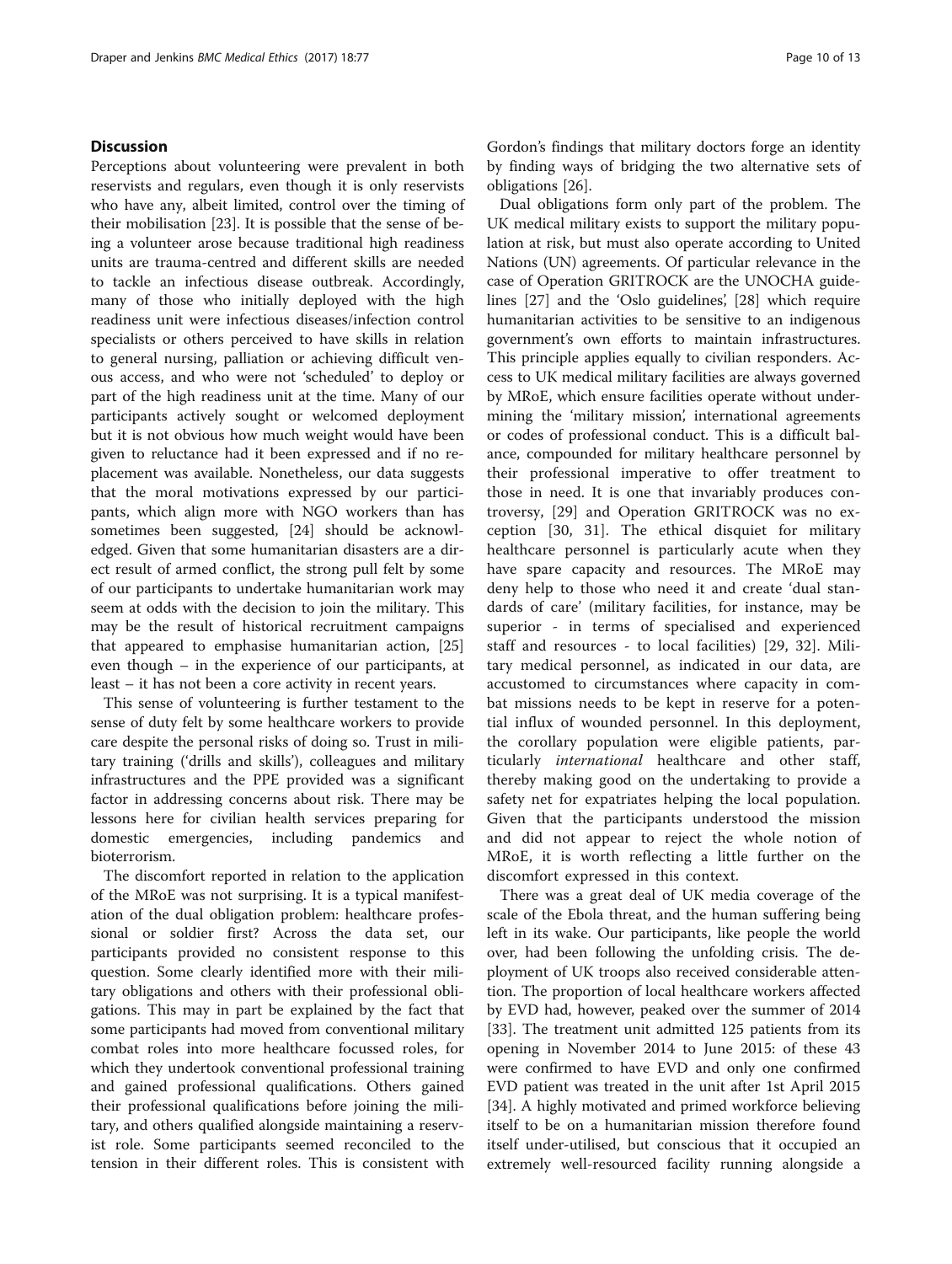local system that was still over-stretched. This greatly exacerbated the usual tensions over MRoE. Some participants felt that once the peak had passed, the superior facilities they were able to offer should have been made available to anyone infected with EVD in Sierra Leone so as to improve their prospects of survival and comfort. Such an extension to the mission at this point may, however, have breached the Oslo guidelines (for instance, by potentially undermining local services). This tension was not a uniquely military/medical one. An NGO-run, similarly situated unit would face the same dilemma at this point in an epidemic. Indeed, NGO healthcare workers' practice may also be additionally constrained, not by military imperatives but by donor expectations and tightly defined/negotiated missions [\[35, 36\]](#page-12-0). Arguably, constraints on practice such as these are further common ethical ground between NGO and military responders.

Although some of our participants reported feeling very conflicted as a result of not being able to do more when they had the capacity and resources to do so, it is worth noting that the international decision to deploy troops to West Africa may well have bolstered the confidence and resolve of civilian responders, [[37\]](#page-12-0) which was the rationale behind establishing the treatment unit [\[3\]](#page-11-0) and the MRoE under which it accepted patients. Nonetheless, the feelings of distress, anger and impotence created by the empty beds had clearly remained with our participants several months later.

In terms of military training and preparation, lessons can be learned from the difference in perception of the ethical challenges experienced that resulted from the differences in perception about the essential nature of the mission (humanitarian/military), by exploring and critiquing the likely sources of ethical values (military, professional and based on deployed and non-deployed experiences) and the potential for ethical distress where the reasons for decisions are not fully explained/shared.

Discussing likely scenarios and potential resolutions and their relative advantages and disadvantages is an established way of preparing healthcare workers to meet the ethical challenges they may face in their workplace. The experiences of our participants were a rich source of data for such scenarios, which could be generalised beyond the military context and also generalised to other serious infectious disease outbreaks. Such scenarios could be incorporated into the training and preparation of future healthcare professionals and other health-related staff (military and civilian) for the ethical challenges that they may face on humanitarian deployment. A series of fictionalised case studies were therefore created, based on composite experiences of our participants. These scenarios (along with some notes to aid e.g. group discussion or self-directed learning) can be found on the project website: [https://www2.warwick.ac.uk/fac/](https://www2.warwick.ac.uk/fac/med/research/hscience/sssh/newethics/bioethics/milmed/ebola/caseteaching/) [med/research/hscience/sssh/newethics/bioethics/milmed/](https://www2.warwick.ac.uk/fac/med/research/hscience/sssh/newethics/bioethics/milmed/ebola/caseteaching/) [ebola/caseteaching/.](https://www2.warwick.ac.uk/fac/med/research/hscience/sssh/newethics/bioethics/milmed/ebola/caseteaching/)

#### Limitations

It is important to recognise that these findings are based on a qualitative study that explored the subjective views and perceptions of those who participated. It was not an investigation or inquiry aimed at determining specific facts about the military deployment. It offers an insight into how those who participated reportedly felt about their experiences. The nature and purpose of the study was advertised in the information sheets and there may therefore be some degree of volunteer bias in the responses. We do, however, feel fairly confident that saturation in this group was achieved. The semi-structured nature of the interview guide may have had a 'framing' effect.

### Conclusion

This study offers unique insights into the military healthcare workers' experiences of humanitarian deployment, and these experiences were gained in the unprecedented context of the first major Ebola outbreak. Those interviewed expected the treatment unit to be overwhelmed and the empty beds presented a significant and pervasive ethical challenge for them, particularly for those professing humanitarian motivations. The different perceptions of the mission (humanitarian/military) gave rise to different perceptions of the ethical challenges being faced. Participants' judgements were also influenced by values from four principal sources, including specific military values that might not be shared by civilian humanitarians. Many participants, however, expressed motivations that gave them common purpose with NGO volunteers.

We are currently exploring with the military (and civilian organisations) how to best to ensure that the lessons identified in this exercise are incorporated into policy and practice going forward.

### **Endnotes**

<sup>1</sup>Medical Rules of Eligibility (MoRE) are the rules governing who will be given access to UK military facilities, taking current capacity and existing and upcoming combat operations into account. UK and allied troops generally have access to all facilities, as may non-local nationals from allied nations. Local nationals may be treated under some circumstances and according to capacity. For more information on UK MRoE see Ministry of Defence (Development, Concepts and Doctrine Centre) Joint Doctrine Note 3/14 The Military Medical Contribution to Security and Stabilisation. Crown Copyright June 2014. [https://www.gov.uk/government/](https://www.gov.uk/government/uploads/system/uploads/attachment_data/file/324637/20140616-JDN_3_14_Med_contr_DCDC.pdf) [uploads/system/uploads/attachment\\_data/file/324637/](https://www.gov.uk/government/uploads/system/uploads/attachment_data/file/324637/20140616-JDN_3_14_Med_contr_DCDC.pdf) [20140616-JDN\\_3\\_14\\_Med\\_contr\\_DCDC.pdf](https://www.gov.uk/government/uploads/system/uploads/attachment_data/file/324637/20140616-JDN_3_14_Med_contr_DCDC.pdf) [Accessed 26th June 2017]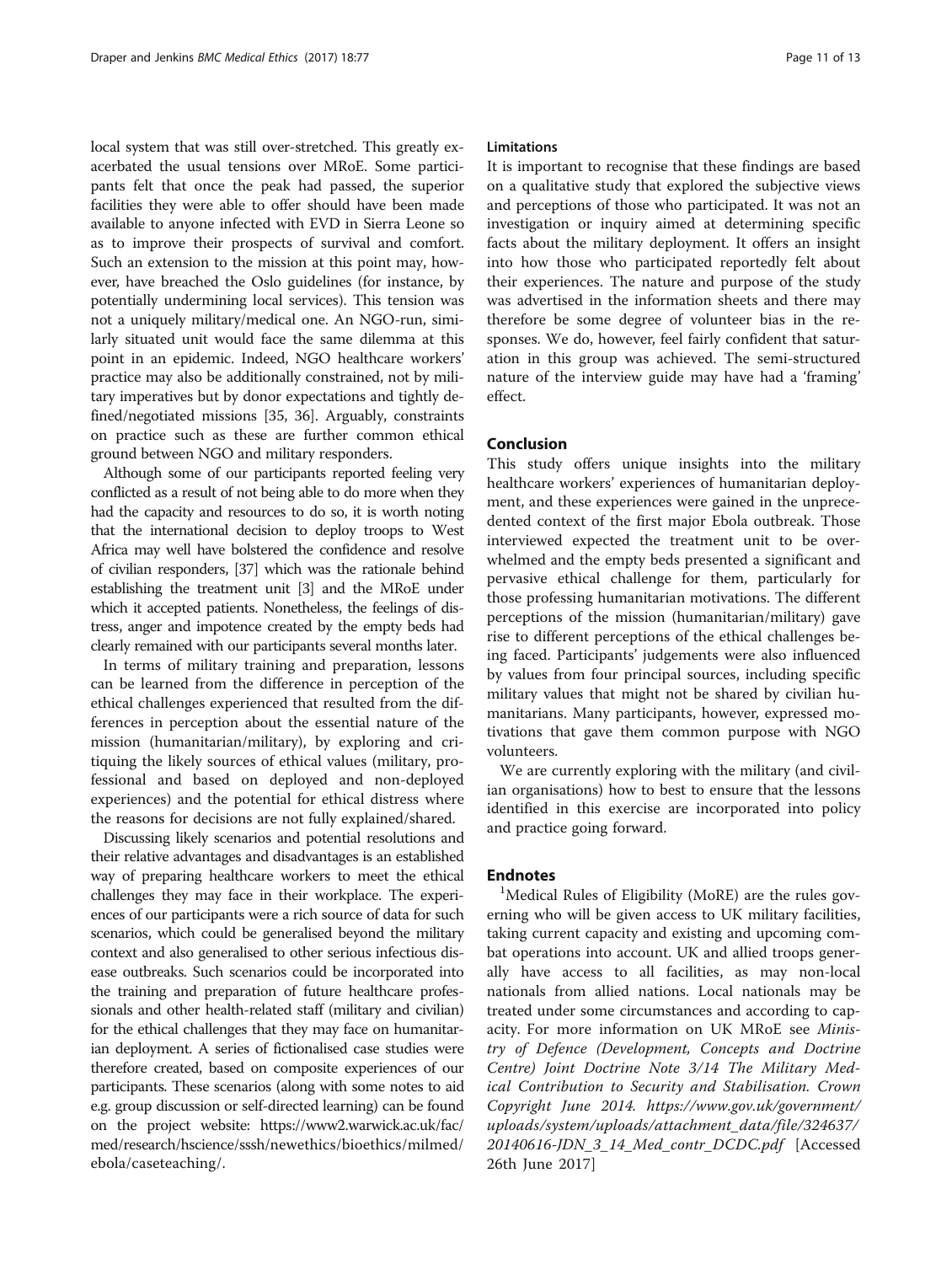<span id="page-11-0"></span><sup>2</sup>Simulation training prior to deployment included a replica of the treatment unit and simulated care, treatment and investigations of 'patients' complete with simulated bodily fluids. The bodily fluids included titrated amounts of ultraviolet dye. The dye represented the virus found in the bodily fluids of infected patients and the titration simulated different levels of infectiousness. Prior to and after removal of their PPE, trainees were scanned using a hand-held ultraviolet lamp. This revealed any traces of the ultraviolet dye signifying areas of potential contamination, which were formally mapped before and after doffing PPE. Thus the extent to which the PPE had contained the simulated contamination was immediately apparent, as well as providing potential quality assurance and the ability to improve on doffing and decontamination techniques where any breach was noted. <sup>3</sup>

<sup>3</sup>Cobra stands for 'Cabinet Office briefing room A'. It part of the UK governments' civil contingency planning and coordinates the emergency response across government departments. The composition of the group varies according to the emergency. Cobra is often but not always chaired by the Prime Minister.

#### Abbreviations

Cobra: Cabinet Office briefing room A; DFID: Department for International Development; DMS: Defence Medical Services; ETC: Ebola treatment centre; ETU: Ebola treatment unit; EVD: Ebola virus disease; HCPs: Health care professionals; HD: Heather Draper; IEDs: Improvised explosive devices; MODREC: Ministry of Defence Research Ethics Committee; MRoE: Medical Rules of Eligibility; NGO: Non-governmental organisations; NHS: National Health Service; NMC: Nursing and Midwifery Council; PPE: Personal protective equipment; RCDM: Royal Centre for Defence Medicine (Academia and Research); SJ: Simon Jenkins; UK: United Kingdom; UN: United Nations; UNOCHA: United Nations Office for the Coordination of Humanitarian Affairs; WHO: World Health Organisation

#### Acknowledgements

In particular, we acknowledge Lieutenant colonel Bernthal who was an investigator on the original grant application, facilitated recruitment, steered us through MOD processes and provided a military healthcare professional prospective. We are also grateful to our participants, all of whom gave so generously of their time despite having recently returned from deployment. We also acknowledge the support of our advisory panel Colonel Jeremy Henning (chair), Brigadier Tim Hodgetts and Professor Lisa Schwartz.

#### Funding

This work was supported by the Economic and Social Research Council [grant number ES/M011763/1] and the Royal Centre for Defence Medicine (Academia and Research) (RCDM). The Economic and Social Research Council played no part in the design of the study, nor the collection, analysis and interpretation of the data, nor in writing the manuscript. One member of RCDM facilitated recruitment, steered us through MOD processes and provided a military healthcare professional prospective. Two members served on the Advisory Panel, which discussed the meanings that might attach to the themes that had been identified. All publications involving data collected from military personnel are subject to military clearance. This paper was cleared through the normal clearance process in operation at RCDM. Neither discussions with the Advisory Panel nor the clearance process resulted in any changes being made (or suggested) to the interpretation of the data nor the content of this paper. RCDM played no part in the writing of the paper.

#### Availability of data and materials

The raw data generated by the study (verbatim transcripts) are not available for security reasons (they may provide information about serving military personnel). They may be available from the Ministry of Defence upon reasonable request.

#### Authors' contributions

HD conceived of and designed the study, collected the data, analysed the data and drafted this paper on the basis of her interpretation of the data. SJ contributed to the final project design, analysed the data and provided critical comment on this paper, approving the final version for publication. Both authors discussed how to respond to the reviewers' comments and both authors read and approved the changes resulting from this discussion. Both authors approved the final version of the paper submitted after further editorial requests regarding the format of the abstract, section heading, declarations in relation to the role of the funders in the project and inclusion of a list of abbreviations.

#### Ethics approval and consent to participate

Ministry of Defence Research Ethics Committee (MODREC) approval was received (634MODREC15) in February 2015. All participants were provided with written information about the project and gave written consent, including to have quotations from their interviews included in publications from the project.

#### Consent for publication

Not applicable.

#### Competing interests

The authors declare that they have no competing financial interests. HD is a member of the Defence Medical Service (DMS) Ethics Committee and has been an 'Ethics Consultant' to the RCDM (no personal remuneration in either role). SJ has no non-financial competing interests.

### Publisher's Note

Springer Nature remains neutral with regard to jurisdictional claims in published maps and institutional affiliations.

### Received: 25 July 2017 Accepted: 29 November 2017 Published online: 19 December 2017

#### References

- 1. WHO Statement on the 1st meeting of the IHR Emergency Committee on the 2014 Ebola outbreak in West Africa. [http://www.who.int/mediacentre/](http://www.who.int/mediacentre/news/statements/2014/ebola-20140808/en/) [news/statements/2014/ebola-20140808/en/](http://www.who.int/mediacentre/news/statements/2014/ebola-20140808/en/). Accessed 20 June 2017.
- 2. UK.Gov Ebola Virus: UK Government response. [https://www.gov.uk/](https://www.gov.uk/government/topical-events/ebola-virus-government-response/about) [government/topical-events/ebola-virus-government-response/about](https://www.gov.uk/government/topical-events/ebola-virus-government-response/about). Accessed 20 June 2017.
- 3. Bricknell M, Hodgetts T, Beaton K, McCourt A. Operation GRITROCK: the Defence medical services story and emerging lessons from supporting the UK response to the Ebola crisis. J R Army Med Corps. 2015; DOI:[10.1136/](http://dx.doi.org/10.1136/jramc-2015-000512) [jramc-2015-000512.](http://dx.doi.org/10.1136/jramc-2015-000512)
- 4. Schwartz L, Sinding C, Hunt M, et al. Ethics in humanitarian aid work: learning from the narratives of humanitarian health workers. AJOB Prim Res. 2010;1(3):45–54.
- 5. Hunt M. Ethics beyond borders: how health professionals experience humanitarian assistance and development work. Dev World Bioeth. 2008; 8(2):59–69.
- 6. Hunt MR, Schwartz L, Fraser V. How far do you go and where are the issues surrounding that?" dilemmas at the boundaries of clinical competency in humanitarian health work. Prehosp Disaster Med 2013; 28(5):502–508.
- 7. British Medical Association Armed Forces Ethics Tool Kit London: BMA 2012 [http://bma.org.uk/support-at-work/ethics/armed-forces-ethical-decision](http://bma.org.uk/support-at-work/ethics/armed-forces-ethical-decision-making-toolkit)[making-toolkit.](http://bma.org.uk/support-at-work/ethics/armed-forces-ethical-decision-making-toolkit) Accessed 20 June 2017.
- 8. Tobin J. The challenges and ethical dilemma of a military medical officer serving with a peacekeeping operation in regard to the medical care of the local population. J Med Ethics. 2005;31:571–4.
- 9. Cho Y.K. Intercoder reliability. In Lavrakas P.J. Encyclopedia of Survey Research Methods 2008 DOI: [https://doi.org/10.4135/9781412963947](http://dx.doi.org/10.4135/9781412963947) Accessed 20 June 2017.